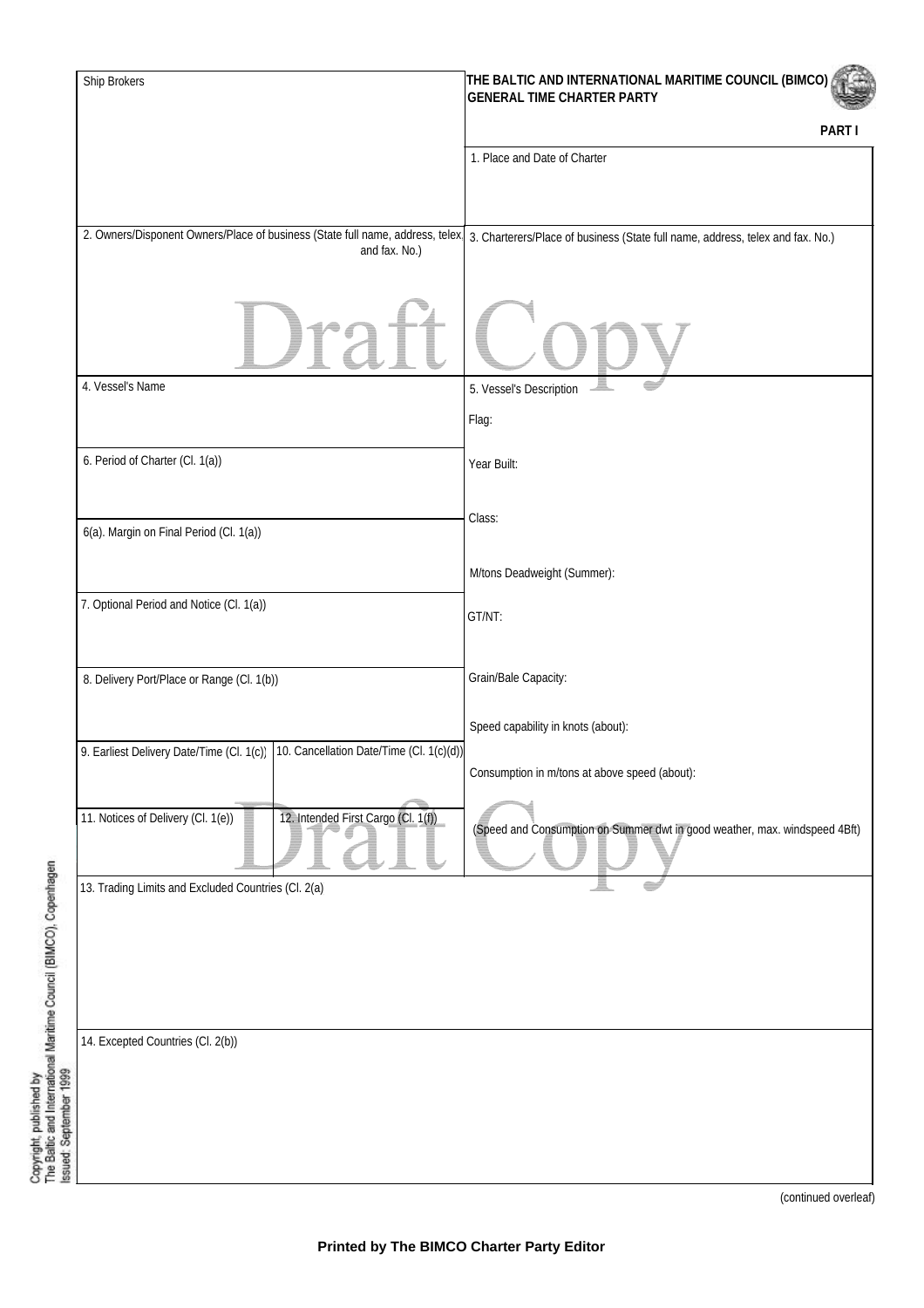15. Excluded Cargoes (Cl. 3(b))

| 16. Hazardous Cargo Limit (Cl. 3(c))                                                                                                                     | 17. Redelivery Port/Place or Range (Cl. 4(a))                                                      |                                                         | 18. Notices of Redelivery (Cl. 4(c))    |  |
|----------------------------------------------------------------------------------------------------------------------------------------------------------|----------------------------------------------------------------------------------------------------|---------------------------------------------------------|-----------------------------------------|--|
| 19. Fuel Quantity on Delivery (Cl. 6(a))                                                                                                                 | 20. Fuel Quantity on Redelivery (Cl. 6(a)) 21. Fuel Price on Delivery (Cl. 6(c))<br><u>Jraft  </u> |                                                         | 22. Fuel Price on Redelivery (Cl. 6(c)) |  |
| 23. Fuel Specifications (Cl. 6(d))                                                                                                                       |                                                                                                    |                                                         |                                         |  |
| 24. Hire (Cl. 8(a))                                                                                                                                      | 25. Owner's Bank Account (Cl. 8(b))                                                                |                                                         |                                         |  |
| 26. Grace Period (Cl. 8(c))                                                                                                                              | 27. Max. Period for Requisition (Cl. 9(c))                                                         | 28. General Average Adjustment (Cl. 14(b))              |                                         |  |
| 29. Supercargo (Cl. 15(f))                                                                                                                               | 30. Victualling (Cl. 15(g))                                                                        | 31. Representation (Cl. 15(h))                          | 32. Hold Cleaning by Crew (Cl. 15(m))   |  |
| 33. Lumpsum for Hold Cleaning on Redelivery (Cl. 15(m))                                                                                                  |                                                                                                    | 34. Vessel's Insured Value (Cl. 20(a))                  |                                         |  |
| 35. Law and Arbitration (state Cl. 22(a), 22(b) or 22(c) of Cl. 22 as agreed; if 22(c)<br>agreed, place of arbitration must be stated (Cl. 22))<br>Diale |                                                                                                    | 36. Commission and to whom payable (Cl. 23)<br>$\cup$ U |                                         |  |
| 37. Additional Clauses                                                                                                                                   |                                                                                                    |                                                         |                                         |  |

It is agreed that this Contract shall be performed subject to the conditions contained in this Charter Party consisting of PART I including any additional clauses agreed and stated in Box 37 and PART II as well as Appendix A attached thereto. In the event of any conflict of conditions, the provisions of PART I and Appendix A shall prevail over those of PART II to the extent of such conflict but no further.

| Signature (Owners) | Signature (Charterers) |
|--------------------|------------------------|
|                    |                        |
|                    |                        |
|                    |                        |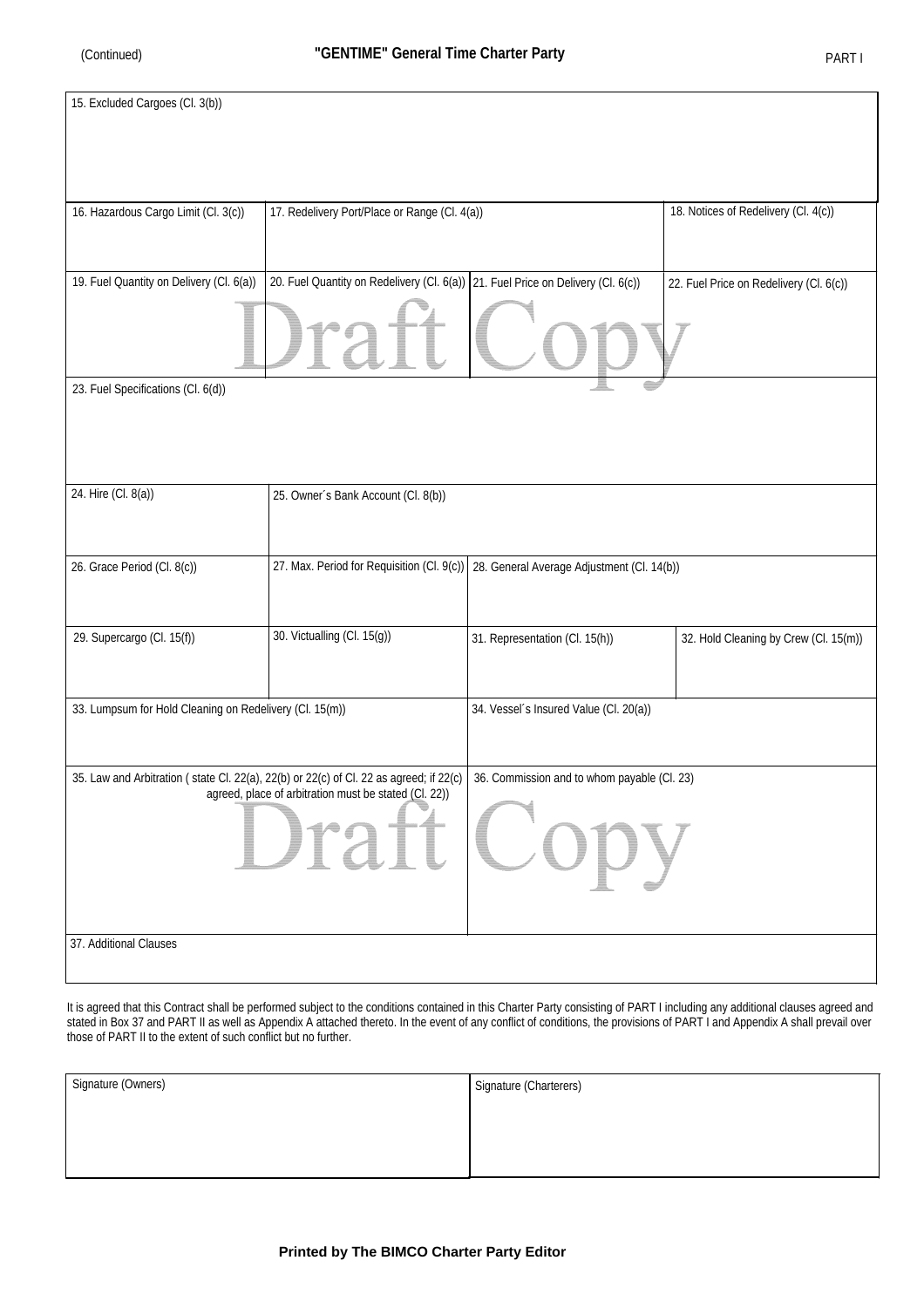# **1. PERIOD AND DELIVERY**

- (a) *Period*
- (b) *Delivery place*
- (c) *Delivery time*
- (d) *Cancellation*
- (e) *Notice(s)*
- (f) *Vessel´s condition*
- (g) *Charterer´s Acceptance*

# **2. TRADING AREAS**

- (a) *Trading Limits*
- (b) *Excepted Countries*
- (c) *Ice*

# **3. CARGO - RESTRICTIONS AND EXCLUSIONS**

- (a) *Lawful Cargoes*
- (b) *Excluded Cargoes*
- (c) *Hazardous Cargoes*
- (d) *Radioactive Cargoes*
- (e) *Containers*
- (f) *Deck Cargo*

# **4. REDELIVERY**

- (a) *Redelivery place*
- (b) *Acceptance of Redelivery*
- (c) *Notice*
- (d) *Last Voyage*

# **5. ON/OFF-HIRE SURVEYS**

# **6. BUNKERS**

- (a) *Quantity at Delivery/Redelivery*
- (b) *Bunkering prior to Delivery and Redelivery*
- (c) *Purchase Price*
- (d) *Bunkering*
- (e) *Liability*

# **7. VESSEL´S GEAR AND EQUIPMENT**

- (a) *Regulations* (b) *Breakdown of Vessel´s Gear*
- (c) *Suez and Panama Canal*
- (d) *Lighting*
- 
- **8. HIRE**
	- (a) *Rate*
	- (b) *Payment*
	- (c) *Default*
	- (d) *Deductions*
	- (e) *Redelivery Adjustment*

# **9. OFF HIRE**

- (a) *Inability to Perform Services*
- (b) *Deviation*
- (c) *Requisitions*
- (d) *Addition to Charter Period*
- **10. LOSS OF VESSEL**

# **11. OWNERS´ OBLIGATIONS**

- (a) *Wages*
- (b) *Stores*
- (c) *Insurance of the Vessel*
- (d) *Crew assistance*
- (e) *Documentation*
- (f) *Deratisation*
- (g) *Smuggling*

# **12. MASTER**

# **13. CHARTERERS´ OBLIGATIONS**

- (a) *Voyage Expenses*
- (b) *Bunker Fuel*
- (c) *Agency Costs*
- (d) *Stevedoring*
- (e) *Advances to Master*
- (f) *Contraband*

# **14. OWNERS´ REQUIREMENTS**

- (a) *Maintenance*
- (b) *General Average*
- (c) *Salvage*
- (d) *Lien*

# **15. CHARTERERS' REQUIREMENTS**

- (a) *Plans*
	- (b) *Flag and Funnel*
	- (c) *Communications Facilities*
	- (d) *Logs*
	- (e) *Replacement of Master and Officers*
	- (f) *Supercargo*
	- (g) *Victualling*
	- (h) *Representation*
	- (i) *Sub-Letting*
	- (j) *Inspections*
	- (k) *Weather Routeing*
	- (l) *Laying up*
	- (m) *Cleaning*

# **16. SUNDRY MATTERS**

- (a) *Stowaways*
- (b) *Stevedore Damage*
- (c) *Fumigation*
- (d) *Anti-drug Clause*

## **17. BILLS OF LADING, WAYBILLS AND OTHER CONTRACTS OF CARRIAGE**

- (a) *Signing Contracts of Carriage*
- (b) *Protective Clauses*
- (c) *Deck Cargo*
- (d) *Defence of Claims*
- (e) *Payment and Indemnity*

# **18. RESPONSIBILITIES**

- (a) *Cargo Claims*
- (b) *Fines, etc.*

(e) *Agency*

(g) *Time Bar* **19. EXCEPTIONS 20. INSURANCES**

**21. WAR RISKS**

**23. COMMISSION 24. NOTICES**

- (c) *Deck Cargo*
- (d) *Death or Personal Injury*

(f) *Indemnity and Limitation*

(a) *Hull and Machinery*

**22. LAW AND ARBITRATION**

(b) *Protection and Indemnity (P & I)*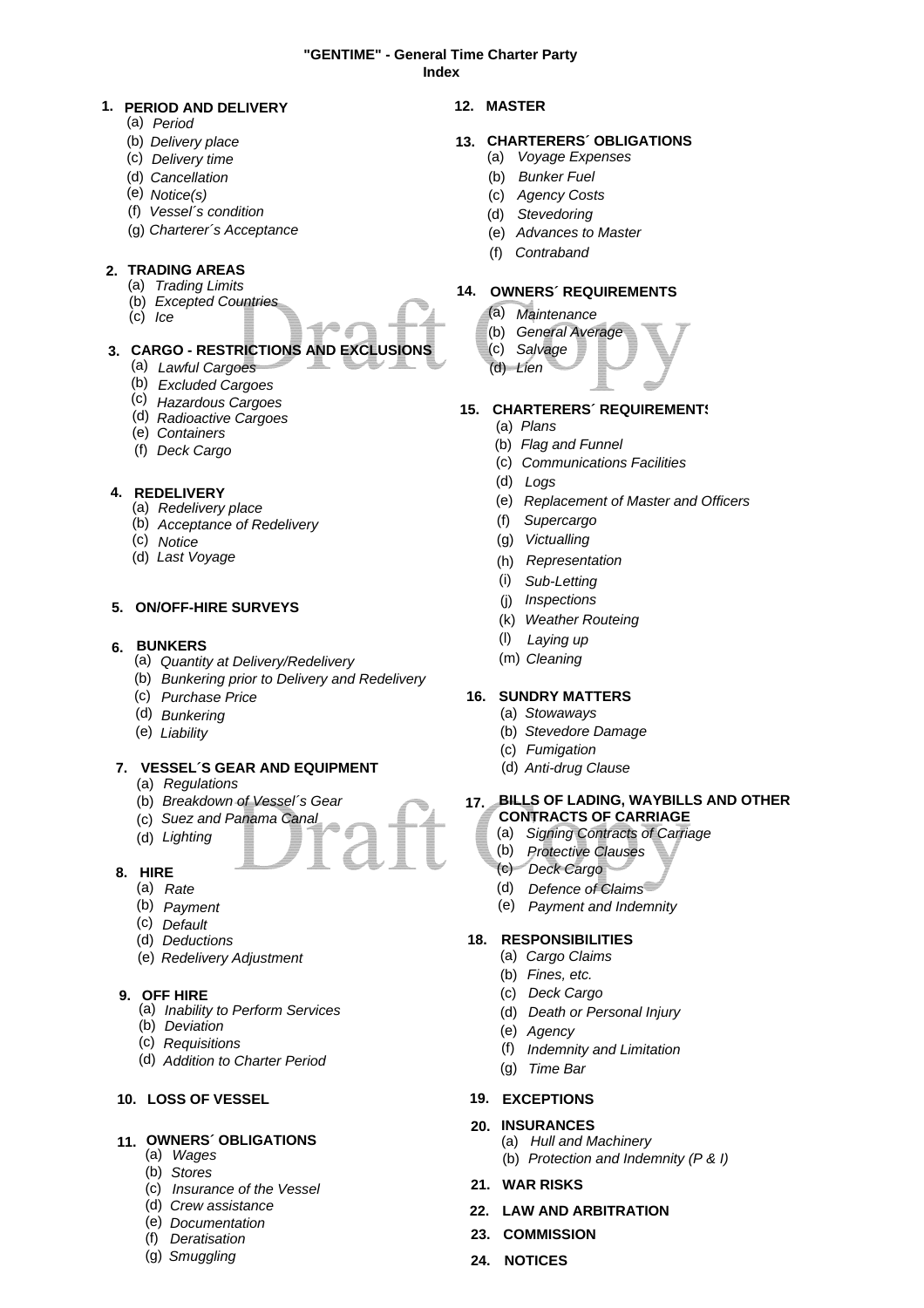# **PART II "GENTIME" General Time Charter Party**

It is agreed on the date shown in Box 1 between the party named in Box 2 as Owners/ Disponent Owners (hereinafter called "the Owners") of the Vessel named in Box 4, of 2 the description stated in Box 5 and the party named in Box 3 as Charterers as follows: 3

#### **1. Period and Delivery** 4

- (a) *Period* In consideration of the hire stated in Box 24 the Owners let and the 5 Charterers hire the Vessel for the period/trip(s) stated in Box 6. 6
	- The Charterers shall have the option to extend the Charter Party by the period(s)/  $7$  trin(s) stated in Box 7 which option shall be exercised by giving written potice to the trip(s) stated in Box 7 which option shall be exercised by giving written notice to the 8<br>Channers on or before the data(s) stated in Box 7 Owners on or before the date(s) stated in Box 7. Unless otherwise agreed, the Charterers shall have the option to increase or to 10 reduce the final period of the Charter Party by up to the number of days stated in 11
- reduce the final period of the Charter Party by up to the number of days stated in Box 6(a), which shall be applied only to the period finally declared. 12 (b) *Delivery Place* - The Owners shall deliver the Vessel to the Charterers at the port or 13
- place stated in Box 8 or a port or place within the range stated in Box 8. 14
- (c) *Delivery Time* Delivery shall take place no earlier than the date/time stated in Box 15 9 and no later than the date/time stated in Box 10. Delivery shall be effected at any 16 time day or night, Saturdays, Sundays and holidays included. 17
- (d) *Cancellation* Should the Vessel not be delivered by the date/time stated in Box 10 18 the Charterers shall have the option to cancel the Charter Party without prejudice 19 to any claims the Charterers may otherwise have on the Owners under the Charter 20<br>Party If the Owners anticinate that despite their exercise of due dilinence the 21 Party. If the Owners anticipate that, despite their exercise of due diligence, the Vessel will not be ready for delivery by the date/time stated in Box 10, they may 22 notify the Charterers in writing, stating the anticipated new date of readiness for 23<br>delivery, proposing a new cancelling date/time and requiring the Charterers to 24 delivery, proposing a new cancelling date/time and requiring the Charterers to declare whether they will cancel or will take delivery of the Vessel. Should the 25 Charterers elect not to cancel or should they fail to reply within two (2) working 26 days (as applying at the Charterers' place of business) of receipt of such notification, 27 then unless otherwise agreed, the proposed new cancelling date/time will replace 28 the date/time stated in Box 10. This provision shall operate only once and should 29 the Vessel not be ready for delivery at the new cancelling date/time the Charterers 30 shall have the option of cancelling this Charter Party.  $31$
- (e) *Notice(s)* The Owners shall give the Charterers not less than the number of days 32<br>notice stated in Box 11 of the date/time on which the Vessel is expected to be 33 notice stated in Box 11 of the date/time on which the Vessel is expected to be delivered and shall keep the Charterers closely advised of possible changes in the 34<br>Vessel's expected date/time of delivery. The Owners shall give the Charterers and/or 35 Vessel's expected date/time of delivery. The Owners shall give the Charterers and/or 35<br>their local agents notice of delivery when the Vessel is in a position to come on hire 36 their local agents notice of delivery when the Vessel is in a position to come on hire
- (f) *Vessel's Condition* On arrival at the first port or place of loading the Vessel's holds 37 shall be clean and in all respects ready to receive the intended cargo identified in 38 Box 12, failing which the Vessel shall be off-hire from the time of rejection until she 39 is deemed ready. 40
- Charterers' Acceptance Acceptance of delivery of the Vessel by the Charterers 41 shall not prejudice their rights against the Owners under this Charter Party. 42

#### **2. Trading Areas** 43

- (a) *Trading Limits* The Vessel shall be employed in lawful trades within Institute Warranty 44 Limits (IWL) and within the trading limits as stated in Box 13 between safe ports or 45 safe places where she can safely enter, lie always afloat, and depart. 46<br>Excepted Countries - The Owners warrant that at the time of delivery the Vessel will 47
- **Excepted Countries** The Owners warrant that at the time of delivery the Vessel will 47<br>not have traded to any of the countries listed in Box 14. not have traded to any of the countries listed in Box 14.
- (c) *Ice* The Vessel shall not be required to enter or remain in any icebound port or 49 area, nor any port or area where lights, lightships, markers or buoys have been or 50 are about to be withdrawn by reason of ice, nor where on account of ice there is risk 51 that, in the ordinary course of events, the Vessel will not be able safely to enter and 52 remain in the port or area or to depart after completion of loading or discharging. 53 The Vessel shall not be obliged to force ice but, subject to the Owners' prior approval, 54 may follow ice-breakers when reasonably required, with due regard to her size, 55 may follow ice-breakers when reasonably required, with due regard to her size, 55<br>construction and class. If, on account of ice, the Master considers it dangerous to 56 construction and class. If, on account of ice, the Master considers it dangerous to remain at the port or place of loading or discharging for fear of the Vessel being 57 frozen in and/or damaged he shall be at liberty to sail to any convenient place and 58 there await the Charterers' new instructions.

#### **3. Cargo - Restrictions and Exclusions 60**

- (a) *Lawful Cargoes* The Vessel shall be employed in carrying lawful cargo. Cargo of 61 a hazardous, injurious, or noxious nature or IMO-classified cargo shall not be carried 62 without the Owners' prior consent in which case it shall be carried only in accordance 63 with the provisions of sub-clause (c) of this Clause. 64
- (b) *Excluded Cargoes* Without prejudice to the generality of the foregoing, the following 65 cargoes shall be excluded: livestock, arms, ammunition, explosives, nuclear and 66 radioactive material other than radio-isotopes as described in sub-clause (d) of this 67 radioactive material other than radio-isotopes as described in sub-clause (d) of this clause and any other cargoes enumerated in Box 15. 68
- (c) *Hazardous Cargoes* If the Owners agree that the Charterers may carry hazardous, 69 injurious, noxious or IMO-classified cargo, the amount of such cargo shall be limited 70<br>to the quantity indicated in Boy 16 and the Charterers shall provide the Master with 71 to the quantity indicated in Box 16 and the Charterers shall provide the Master with evidence that the cargo has been packed, labelled and documented and shall be 72 loaded and stowed in accordance with IMO regulations, any mandatory local 73<br>requirements and regulations and/or recommendations of the competent authorities 74 requirements and regulations and/or recommendations of the competent authorities of the country of the Vessel's registry. Failure to observe the foregoing shall entitle 75 the Master to refuse such cargo or, if already loaded, to discharge it in the Charterers' 76 time and at their risk and expense. **77**
- (d) *Radio-active Cargoes* Radio-isotopes, used or intended to be used for industrial, 78 commercial, agricultural, medical or scientific purposes, may be carried subject to prior consent by the Owners and the Master, provided that they are not of such a 80 category as to invalidate the Vessel's P & I cover. 81
- (e) *Containers* If cargo is carried in ISO-containers such containers shall comply with 82 the International Convention for Safe Containers. 83
- (f) *Deck Cargo* Subject to the Master's prior approval, which shall not be unreasonably 84 withheld, cargo may be carried on deck in accordance with the provisions of Clauses 85 17 (c) and 18.  $86$
- **4. Redelivery** 87
	- (a) *Redelivery Place* The Charterers shall redeliver the Vessel to the Owners at 88 the port or place stated in Box 17 or a port or place within the range stated in Box 17, 89 in the same order and condition as when the Vessel was delivered, fair wear and 90 tear excepted. 91
	- (b) *Acceptance of Redelivery* Acceptance of redelivery of the Vessel by the Owners 92 shall not prejudice their rights against the Charterers under this Charter Party. 93<br>Natice - The Charterers shall nive the Owners not less than the number of days 94
	- (c) *Notice* The Charterers shall give the Owners not less than the number of days 94<br>notice stated in Box 18 indicating the port or place of redelivery and the expected 95 notice stated in Box 18 indicating the port or place of redelivery and the expected 95<br>date on which the Vessel is to be ready for redelivery. date on which the Vessel is to be ready for redelivery.<br> *Last Vovage* - The Charterers warrant that they will not order the Vessel to commence 97
	- (d) *Last Voyage* The Charterers warrant that they will not order the Vessel to commence a voyage (including any preceding ballast voyage) which cannot reasonably be 98 expected to be completed in time to allow redelivery of the Vessel within the period 99 agreed and declared as per Clause 1(a). If, nevertheless, such an order is given, the 100 Owners shall have the option: (i) to refuse the order and require a substitute order 101 allowing timely redelivery; or (ii) to perform the order without prejudice to their rights 102 to claim damages for breach of charter in case of late redelivery. In any event, for 103 the number of days by which the period agreed and declared as per Clause 1(a) is 104 exceeded, the Charterers shall pay the market rate if this is higher than the rate 105 stated in Box 24. 106

#### **5. On/Off-hire Surveys** 107

Joint on-hire and off-hire surveys shall be conducted by mutually acceptable surveyors 108<br>at ports or places to be agreed. The on-hire survey shall be conducted without loss of 109 at ports or places to be agreed. The on-hire survey shall be conducted without loss of time to the Charterers, whereas the off-hire survey shall be conducted in the Charterers' 110 time. Survey fees and expenses shall be shared equally between the Owners and the 111 Charterers. 112

Both surveys shall cover the condition of the Vessel and her equipment as well as 113 quantities of fuels remaining on board. The Owners shall instruct the Master to co- 114 operate with the surveyors in conducting such surveys. 115

#### **6. Bunkers** 116

- (a) *Quantity at Delivery/Redelivery* The Vessel shall be delivered with about the quantity 117 of fuels stated in Box 19 and, unless indicated to the contrary in Box 20, the Vessel 118 shall be redelivered with about the same quantity, provided that the quantity of  $\frac{119}{2}$  fuels at redelivery is at least sufficient to allow the Vessel to safely reach the nearest  $\frac{120}{2}$ fuels at redelivery is at least sufficient to allow the Vessel to safely reach the nearest port at which fuels of the required type or better are available. 121
- (b) *Bunkering prior to Delivery and Redelivery* Provided that it can be accomplished 122 at scheduled ports, without hindrance to the operation of the Vessel, and by prior 123 arrangement between the parties, the Owners shall allow the Charterers to bunker 124 for the account of the Charterers prior to delivery and the Charterers shall allow the 125 Owners to bunker for the account of the Owners prior to redelivery. 126
- (c) *Purchase Price* The Charterers shall purchase the fuels on board at delivery at 127 the price stated in Box 21 and the Owners shall purchase the fuels on board at 128<br>redelivery at the price stated in Box 22. The value of the fuel on delivery shall be 129 redelivery at the price stated in Box 22. The value of the fuel on delivery shall be paid together with the first instalment of hire. 130
- (d) *Bunkering* The Charterers shall supply fuel of the specifications and grades stated 131<br>in Box 23. The fuels shall be of a stable and bomogeneous nature and unless 132  $\overline{10}$  Box 23. The fuels shall be of a stable and homogeneous nature and unless 132<br>otherwise agreed in writing shall comply with ISO standard 8217; 1906 or any 133 otherwise agreed in writing, shall comply with ISO standard 8217: 1996 or any subsequent amendments thereof as well as with the relevant provisions of Marpol. 134 The Chief Engineer shall co-operate with the Charterers' bunkering agents and 135 fuel suppliers and comply with their requirements during bunkering, including but 136 not limited to checking, verifying and acknowledging sampling, readings or 137 soundings, meters etc. before, during and/or after delivery of fuels. During delivery 138 four representative samples of all fuels shall be taken at a point as close as possible 139 to the Vessel's bunker manifold. The samples shall be labelled and sealed and 140<br>signed by suppliers, Chief Engineer and the Charterers or their agents. Two samples 141 signed by suppliers, Chief Engineer and the Charterers or their agents. Two samples shall be retained by the suppliers and one each by the Vessel and the Charterers. 142 If any claim should arise in respect of the quality or specification or grades of the 143 fuels supplied, the samples of the fuels retained as aforesaid shall be analysed by 145<br>a qualified and independent laboratory a qualified and independent laboratory.
- (e) *Liability* The Charterers shall be liable for any loss or damage to the Owners 146 caused by the supply of unsuitable fuels or fuels which do not comply with the 147 specifications and grades set out in Box 23 and the Owners shall not be held liable 148 for any reduction in the Vessel's speed performance and/or increased bunker 149 consumption nor for any time lost and any other consequences arising as a result 150 of such supply. 151

## **7. Vessel's Gear and Equipment** 152

- (a) *Regulations* The Vessel's cargo gear, if any, and any other related equipment 153 shall comply with the law and national regulations of the countries to which the 154 Vessel may be employed and the Owners shall ensure that the Vessel is at all times 155<br>in possession of valid certificates to establish compliance with such requisitions. If in possession of valid certificates to establish compliance with such regulations. If stevedores are not permitted to work due to failure of the Master and/or the Owners 157 to comply with the aforementioned regulations or because the Vessel is not in 158 possession of such valid certificates, then the Charterers may suspend hire for the 159 time lost thereby and the Owners shall pay all expenses incurred incidental to and 160 resulting from such failure (see Clause 11(d)). 161
- (b) *Breakdown of Vessel's Gear* All cargo handling gear, including derricks/cranes/ 162 winches if any, shall be kept in good working order and the Owners shall exercise 163 due diligence in maintaining such gear. In the event of loss of time due to a breakdown 164 of derrick(s), crane(s) or winch(es) for any period by reason of disablement or 165 insufficient power, the hire shall be reduced for the actual time lost thereby during 166 loading/discharging unless the lost time is caused by negligence of the Charterers 167 or their servants. If the Charterers continue working by using shore-crane(s) the 168 Owners shall pay the cost of shore craneage, to an amount not exceeding the 169 amount of hire payable to the Owners for such period. 170
- (c) *Suez and Panama Canal* During the currency of this Charter Party the Vessel 171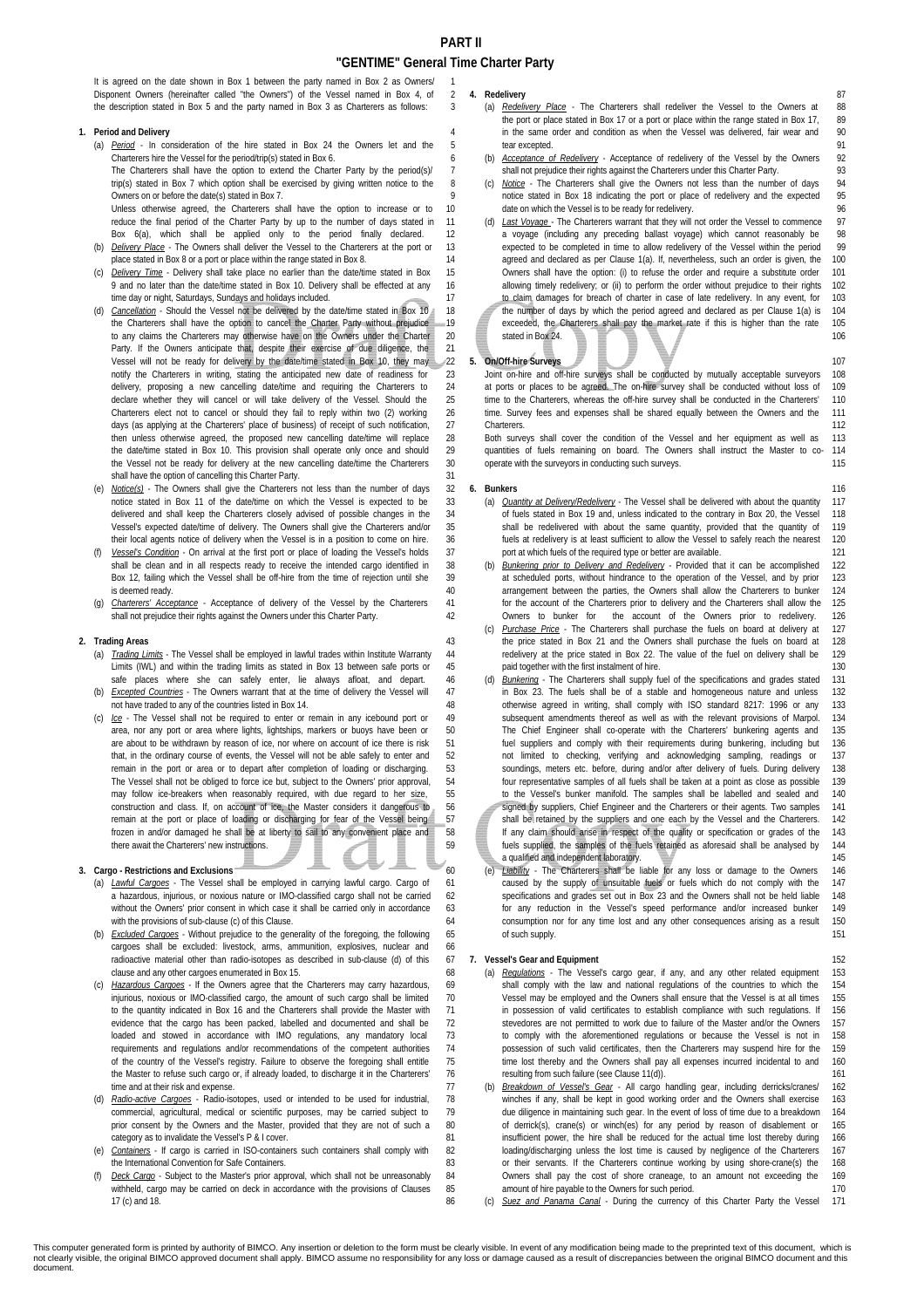## **PART II "GENTIME" General Time Charter Party**

shall be equipped with all necessary fittings in good working order for Suez and 172 Panama Canal transit . 173

(d) *Lighting* - The Owners shall ensure that the Vessel will supply, free of expense to 174 the Charterers, sufficient lighting on deck and in holds to permit 24 hour working. 175

#### **8. Hire** 176

- (a) *Rate* The Charterers shall pay hire per day or pro rata for any part of a day from 177 the time the Vessel is delivered to the Charterers until her redelivery to the Owners, 178<br>in the currency and at the rate stated in Box 24. In the event that additional hire is 179 in the currency and at the rate stated in Box 24. In the event that additional hire is 179 payable in accordance with Clause  $9(d)$  such hire shall be based on the rate 180 payable in accordance with Clause  $9(d)$  such hire shall be based on the rate applicable at the time of redelivery. All calculation of hire shall be made by reference 181 to UTC (Universal Time Coordinated). 182
- Payment Subject to sub-clause (d) payment of hire shall be made in advance in 183 full, without discount every 15 days to the Owners' bank account designated in Box 184 25 or to such other account as the Owners may from time to time designate in 185 writing, in funds available to the Owners on the due date.
- (c) *Default*  In default of punctual and regular payment of hire the Owners shall have 187 the right to withdraw the Vessel without prejudice to any other claim the Owners 188 may have against the Charterers under this Charter Party. 189 Where there is a failure to make punctual and regular payment of hire due to  $-190$  oversinht peolinence errors or omissions on the part of the Charlerers or their 191 oversight, negligence, errors or omissions on the part of the Charterers or their 191 bankers, the Owners shall give the Charterers written notice of the number of clear 192 banking days stated in Box 26 (as recognized at the agreed place of payment) in 193 which to rectify the failure, and when so rectified within such number of days following 194<br>the Owners' notice the payment shall stand as reqular and punctual Failure by the 195 the Owners' notice, the payment shall stand as regular and punctual. Failure by the Charterers to pay hire within the number of days stated in Box 26 of their receiving 196 the Owners' notice as provided herein, shall entitle the Owners to withdraw the 197 Vessel without further notice and without prejudice to any other claim they may 198 have against the Charterers. 199 Further, at any time after the period stated in Box 26, as long as hire remains 200

unpaid, the Owners shall, without prejudice to their right to withdraw, be entitled to 201 suspend the performance of any and all of their obligations hereunder and shall have 202 no responsibility whatsoever for any consequences thereof in respect of which the 203<br>Charterers hereby agree to indemnify the Owners. Notwithstanding the provisions of 204 Charterers hereby agree to indemnify the Owners. Notwithstanding the provisions of Clause 9(a)(ii), hire shall continue to accrue and any extra expenses resulting from 205 such suspension shall be for the Charterers' account. 206<br>Deductions - On production of supporting vouchers the Charterers shall be entitled 207

- (d) *Deductions* On production of supporting vouchers the Charterers shall be entitled to deduct from the next hire due any expenditure incurred on behalf of the Owners 208 which is for the Owners' account under this Charter Party. If such expenditure is 209 incurred in a currency other than that in which hire is payable, conversion into such 210 currency for the purpose of deduction shall be effected at the rate of exchange 211 prevailing on the date the expenditure was incurred. 212
- (e) *Redelivery Adjustment* Should the Vessel be on her voyage towards the port or 213 place of redelivery at the time payment of hire becomes due, said payment shall be 214 made for the estimated time necessary to complete the voyage, less the estimated 215 value of the fuels remaining on board at redelivery. When the Vessel is redelivered to 216 value of the fuels remaining on board at redelivery. When the Vessel is redelivered to the Owners any difference shall be refunded to or paid by the Charterers as appropriate, 217 but not later than thirty days after redelivery of the Vessel. 218

#### **9. Off-hire** 219

After delivery in accordance with Clause 1 hereof the Vessel shall remain on hire until 220 redelivered in accordance with Clause 4, except for the following periods: 221 (a) *Inability to Perform Services* 222

- If the Vessel is unable to comply with the instructions of the Charterers on account of: 223 (i) any damage, defect, breakdown, deficiency of, or accident to the Vessel's hull, 224 machinery, equipment or repairs or maintenance thereto, including drydocking, 225 excepting those occasions where Clauses 7(b) and 16(b) apply;<br>any deficiency of the Master, Officers and/or Crew, including the failure or refusal. 227
- (ii) any deficiency of the Master, Officers and/or Crew, including the failure or refusal or inability of the Master, Officers and/or Crew to perform services when required; 228
- (iii) Arrest of the Vessel at the suit of a claimant except where the arrest is caused 229 by or arises from any act or omission of the Charlescapt servants, agents 230 by, or arises from any act or omission of the Charterers, their servants, agents 230<br>or sub-contractors: or sub-contractors; 231
- (iv) the terms of employment of the Master, Officers and/or Crew; 232 then the Vessel will be off-hire for the time thereby lost. 233
- 
- (b) *Deviation* In the event of the Vessel deviating (which expression includes putting 234 back, or putting into any port or place other than that to which she is bound under the 235 instructions of the Charterers) for reasons other than to save life or property the 236 Vessel shall be off-hire from the commencement of such deviation until the time when 237 the Vessel is again ready to resume her service from a position not less favourable to 238<br>the Charterers than that at which the deviation commenced, provided always that 239 the Charterers than that at which the deviation commenced, provided always that due allowance shall be given for any distance made good towards the Vessel's 240 destination and any bunkers saved. However, should the Vessel alter course to avoid 241 bad weather or be driven into port or anchorage by stress of weather, the Vessel shall 242<br>comain on bire and all costs thereby incurred shall be for the Charterers' account remain on hire and all costs thereby incurred shall be for the Charterers' account.
- (c) *Requisitions* Should the Vessel be requisitioned by any government or governmental 244 authority during the period of this Charter Party, the Owners shall immediately notify 245 the Charterers. The Vessel shall be off-hire during the period of such requisition and 246 any hire or compensation paid by any government or governmental authority in respect 247 of such requisition shall be paid to the Owners. However, if the period of requisition 248 exceeds the number of days stated in Box 27, either party shall have the option of 249 cancelling the balance period of the Charter Party, by giving 14 days notice of 250 cancellation to the other
- (d) *Addition to Charter Period* Any time during which the Vessel is off-hire under this 252 Charter Party may be added, at the option of the Charterers, to the charter period as 253 determined in accordance with Clause 1(a). Such option shall be declared in writing 254 not less than one month before the expected date of redelivery, or latest one week 255 after the event if such event occurs less than one month before the expected date of 256 redelivery. 257

# **10. Loss of Vessel** 258

This Charter Party shall terminate and hire shall cease at noon on the day the Vessel is 259 lost or becomes a constructive total loss and if missing, at noon on the date when last 260 heard of. Any hire paid in advance and not earned shall be returned to the Charterers and 261 payment of any hire due shall be deferred until the Vessel is reported safe. 262

**11. Owners' Obligations** 263 Except as provided elsewhere in this Charter Party, the Owners shall deliver the Vessel in 264<br>the Class indicated in Box 5 and in a thoroughly efficient state of hull and machinery and 265 the Class indicated in Box 5 and in a thoroughly efficient state of hull and machinery and 265<br>shall exercise due diligence to maintain the Vessel in such Class and in every way fit for 266 shall exercise due diligence to maintain the Vessel in such Class and in every way fit for 266<br>the service throughout the period of the Charter Party the service throughout the period of the Charter Party. Nothing contained in this Charter Party shall be construed as a demise of the Vessel to 268 the Charterers and the Owners remain at all times responsible for her navigation and for 269 the due performance of related services, including but not limited to pilotage and towage 270 even if paid for by the Charterers. 271 Unless otherwise agreed, the Owners shall provide and pay for the costs of the following:- 272 (a) *Wages* - Master's, Officers' and Crew's wages. 273 (b) *Stores* - All provisions, deck and engine-room stores, including lubricants. 274 (c) *Insurance of the Vessel*: (See Clause 20). 275 (d) *Crew's assistance in*:- 276 (i) preparing the Vessel's cranes, derricks, winches and/or cargo handling gear 277 for use, 278 (ii) opening and closing any hatches (other than pontoon type hatches), ramps 279 and other means of access to cargo, 280<br>
docking undocking and shifting operations in port 281 (iii) docking, undocking and shifting operations in port, (iv) bunkering, 282 (v) maintaining power during loading and discharging operations, 283 (vi) instructing crane drivers and winchmen in the use of the Vessel's gear, 284 The above services will be rendered by the crew if required, provided port and local 285 regulations permit; otherwise charges for such services shall be for the Charterers' 286 account. 287 (e) *Documentation* - Any documentation relating to the Vessel as required at the 288 commencement of the Charter Party to permit the Vessel to trade within the limits 289<br>provided in Box 13. including but not limited to international tonnage certificate. Suez 290 provided in Box 13, including but not limited to international tonnage certificate, Suez and Panama tonnage certificates, certificate of registry, certificates relating to the 291 strength, safety and/or serviceability of the Vessel's gear and certificates of financial 292<br>responsibility for all pollution as long as such oil pollution certificates can be obtained 293 responsibility for oil pollution as long as such oil pollution certificates can be obtained by the Owners in the market on ordinary commercial terms. 294 Such documentation shall be maintained during the currency of the Charter Party as 295 necessary. 296 (f) *Deratisation* - A deratisation certificate at the commencement of the Charter Party 297 and any renewal thereof throughout the Charter Party, except if certification is required 298 as a result of the cargo carried or ports visited under this Charter Party in which case 299 all expenses in connection therewith shall be for the account of the Charterers. 300 (g) **Smuggling** - Any fines, taxes or imposts levied in the event of smuggling by the Master, 301 Officers and/or Crew. The Vessel shall be off-hire for any time lost as a result 302 Officers and/or Crew. The Vessel shall be off-hire for any time lost as a result thereof. See also Clause 13(f). 303 **12. Master** 304 The Master shall be conversant with the English language and, although appointed 305 by the Owners, shall at all times during the currency of this Charter Party be under 306 the orders and directions of the Charterers as regards employment, agency or other 307 arrangements. The Master shall prosecute all voyages with due dispatch and supervise 308 loading and discharging operations to ensure that the seaworthiness of the Vessel is 309 not affected. **310** The Charterers recognise the principles stated in IMO Resolution A.443 (XI) as regards 311 maritime safety and protection of the marine environment and shall not prevent the 312<br>Master from taking any decision in this respect which in his professional judgement is 313 Master from taking any decision in this respect which in his professional judgement is necessary. **314 1999 1999 1999 1999 1999 1999 1999 1999 1999 1999 1999 1999 1999 1999 1999 1999 1999 1999 1999 1999 1999 1999 1999 1999 1999 1999 1999 1999 1999 1 13. Charterers' Obligations** 315<br>The Charterers shall keep and care for the cargo at loading and discharging ports be 316 The Charterers shall keep and care for the cargo at loading and discharging ports, be responsible for the stevedoring operations enumerated under sub-clause 13(d), 317 arrange any transhipment and properly deliver the cargo at destination. 318 The Charterers shall furnish the Master with full and timely instructions and unless 319 otherwise agreed, they shall provide and pay for the costs of the following throughout 320 the currency of this Charter Party: 321 (a) *Voyage Expenses* - All port charges (including compulsory charges for shore 322 watchmen and garbage removal), light and canal dues, pilotage, towage, consular 323<br>charges, and all other charges and expenses relating to the cargo and/or to the 324 charges, and all other charges and expenses relating to the cargo and/or to the Vessel as a result of her employment hereunder, other than charges or expenses 325 provided for in Clause 11.  $\frac{326}{326}$ (b) *Bunker Fuel* (See Clause 6). - All fuels except for quantities consumed while the 327 Vessel is off-hire (c) *Agency Costs* - All agency fees for normal ship's husbandry at all ports or places 329 of call. 330 (d) *Stevedoring* - All stevedoring operations during the currency of this Charter Party 331 including receipt, loading, handling, stuffing containers, stowing, lashing, securing, 332 unsecuring, unlashing, discharging, stripping containers, tallying and delivering 333 of all cargo. 334 (e) *Advances to Master* - Reasonable funds which, upon request by the Owners, are 335 to be made available by Charterers' local agents to the Master for disbursements. The Charterers may deduct such advance funds from hire payments. 337

Contraband - Any fines, taxes or imposts levied in the event that contraband and/ 338 or unmanifested drugs and/or cargoes are found to have been shipped as part of 339 the cargo and/or in containers on board. The Vessel shall remain on hire during 340 any time lost as a result thereof. However, if it is established that the Master, 341 Officers and/or Crew are involved in smuggling then any security required shall 342 be provided by the Owners. See also Clause 11(g). 343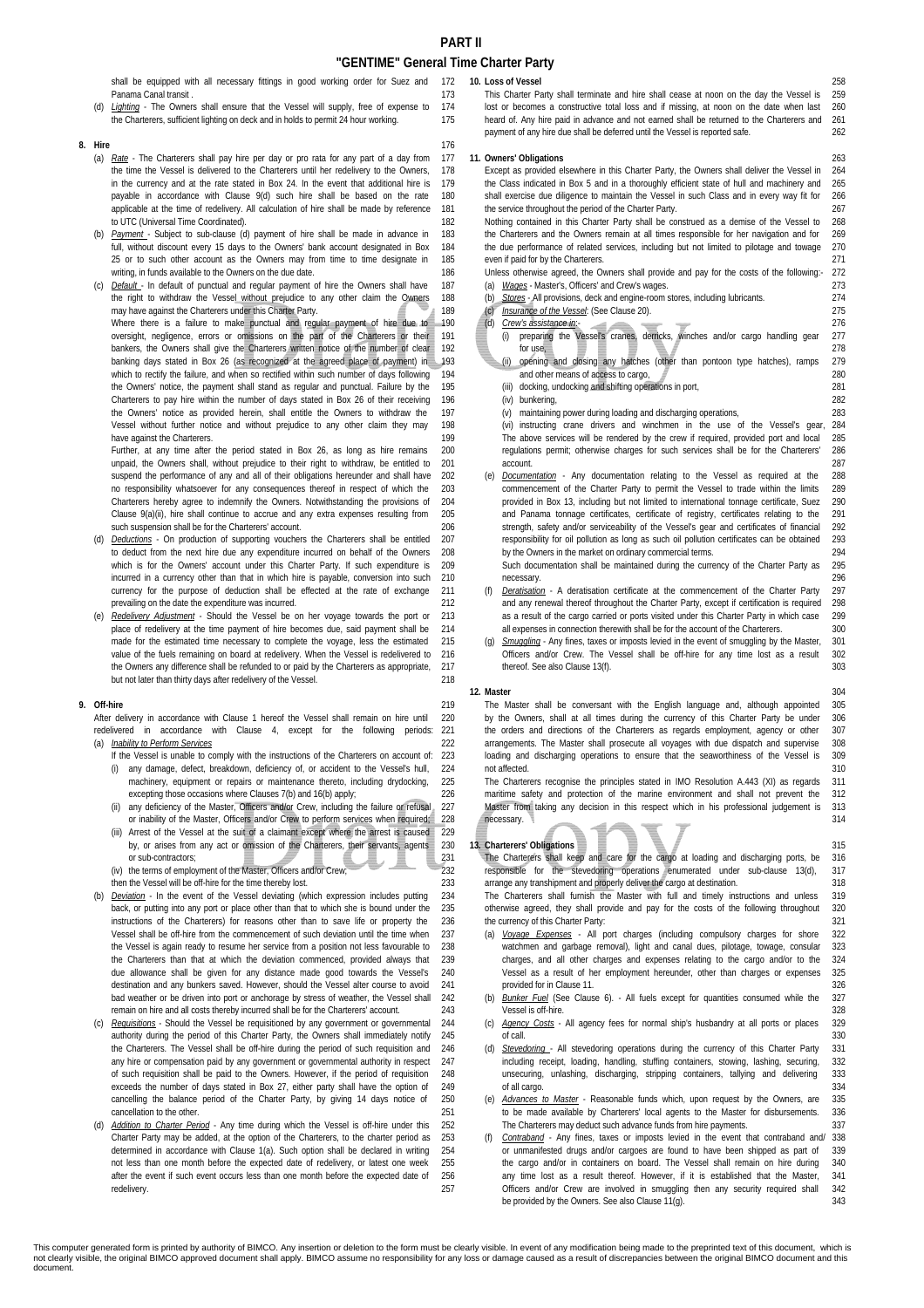**PART II "GENTIME" General Time Charter Party**

#### **14. Owners' Requirements** 344

- (a) *Maintenance* Without prejudice to the provisions of Clause 9(a)(i), the Owners 345 shall have the right to take the Vessel out of service at any time for emergency 346 repairs, and by prior arrangement with the Charterers for routine maintenance, 347 including drydocking. 348
- (b) *General Average* General Average shall be adjusted, stated and settled at the 349 place shown in Box 28 according to the York-Antwerp Rules 1994 or any 350 subsequent modification thereto by an adjuster annointed by the Owners Charter 351 subsequent modification thereto by an adjuster appointed by the Owners. Charter 351 hire shall not contribute to General Average. General Average shall be adjusted in any currency at the sole option of the Owners. 353

Exchange into the currency of adjustment shall be calculated at the rate prevailing 354 on the date of payment for disbursements and on the date of completion of 355 discharge of the Vessel for allowances, contributory values etc. 356 The Charterers agree to co-operate with the Owners and their appointed adjuster 357

by supplying manifest and other information and, where required, to endeavour 358 to secure the assistance of the Charterers' local agents in the collection of security, 359 at the Owners' expense. 360

- (c) *Salvage* All salvage and assistance to other vessels shall be for the Owners' 361 and the Charterers' equal benefit after deducting the Master's and Crew's 362 proportion and all legal and other expenses including hire paid under the Charter 363<br>Party for time lost in the salvage, damage to the Vessel and fuel consumed. The 364 .<br>Party for time lost in the salvage, damage to the Vessel and fuel consumed. The Charterers shall be bound by all measures taken by the Owners in order to secure 365 payment of salvage and to settle its amount.<br> *I ien* - The Charterers warrant that they will not suffer nor permit to be continued 367
- (d) *Lien* The Charterers warrant that they will not suffer, nor permit to be continued, any lien or encumbrance incurred by them or their agents, which might have 368 priority over the title and interest of the Owners in the Vessel. In no event shall 369 the Charterers procure, nor permit to be procured, for the Vessel, any supplies, 370 necessaries or services without previously obtaining a statement signed by an 371 authorised representative of the furnisher thereof, acknowledging that such 372 supplies, necessaries or services are being furnished on the credit of the 373 Charterers and not on the credit of the Vessel or of the Owners and that the 374 furnisher claims no maritime lien on the Vessel therefor. 375

The Owners shall have a lien on all shipped cargo before or after discharge and 376 on all sub-freights and/or sub-hire including deadfreight and demurrage, for any 377 amount due under this Charter Party including but not limited to unpaid charter 378<br>hire unreimbursed Charterers' expenses initially paid by the Owners and 379 hire, unreimbursed Charterers' expenses initially paid by the Owners, and contributions in general average properly due. 380

The Charterers shall ensure that such lien is incorporated in all documents 381 containing or evidencing Contracts of Carriage issued by them or on their behalf. 382

#### **15. Charterers' Requirements** 383

- (a) *Plans*  On concluding this Charter Party or as soon as practical thereafter the 384 Owners shall provide the Charterers with copies of any operational plans or 385 documents that the Charterers may reasonably request and which are necessary 386<br>for the safe and efficient operation of the Vessel. All documents received by the 387 for the safe and efficient operation of the Vessel. All documents received by the Charterers shall be returned to the Owners on redelivery. 388
- (b) *Flag and Funnel* If they so require, the Charterers shall, during the currency of 389 this Charter Party, be allowed to fly their house flag and/or paint the funnel in the 390<br>Charterers' colours. All alterations including re-instatement shall be effected in 391 Charterers' colours. All alterations including re-instatement shall be effected in the Charterers' time and at their expense. 392
- (c) *Communications Facilities*  The Owners shall permit the Charterers' use of the 393 Vessel's communication facilities at cost. 394
- (d) *Logs*  The Owners shall maintain full deck and engine room logs during the 395 currency of this Charter Party and the Charterers shall have full access to all the 396 Vessel's logs, rough and official, covering this period. The Owners undertake to 397 produce all such documentation promptly upon written request of the Charterers 398 and to allow them to make copies of relevant entries. 399
- (e) *Replacement of Master and Officers*  If the Charterers shall have reason to be 400 dissatisfied with the conduct of the Master or Officers, the Owners shall, on 401<br>receiving particulars of the complaint in writing investigate same and if peoplessing receiving particulars of the complaint in writing, investigate same and, if necessary, 402<br>contace the offending party or parties at their expense replace the offending party or parties at their expense.
- Supercargo The Owners shall provide and maintain a clean and adequate room 404 for the Charterers' Supercargo if any, furnished to the same standard as officers' 405 accommodation. The Supercargo shall be victualled with the Vessel's officers. The 406 Charterers shall pay at the daily rate shown in Box 29 for his accommodation and 407 victualling. The Supercargo shall be on board at the risk and expense of the 408 Charterers and both Charterers and Supercargo shall sign the customary indemnity 409 forms. 410
- (g) *Victualling* The Owners shall, when requested and authorised in writing by the 411 Charterers or their agents, victual other officials and servants of the Charterers at 412 the rate per person per meal shown in Box 30. 413
- (h) *Representation* Expenses for representation incurred by the Master for the 414<br>Charterers' account and benefit shall be settled by the Charterers' nayment of the 415 Charterers' account and benefit shall be settled by the Charterers' payment of the amount stated in Box 31, per month or pro rata. The Charterers shall indemnify the 416 Owners against all consequences and/or liabilities including customs fines which 417 may result from such representation. 418
- (i) *Sub-Letting* The Charterers shall have the right to sub-let all or part of the Vessel 419 whilst remaining responsible to the Owners for the performance of this Charter 420 Party. 421
- (j) *Inspections* The Charterers shall, upon giving reasonable notice, have the right to 422<br>a superficial inspection of the Vessel in their time and the Master shall within reason 423 a superficial inspection of the Vessel in their time and the Master shall within reason co-operate with the Charterers to facilitate their inspection of the Vessel. The 424 Charterers shall pay for any and all expenses associated with such inspection and 425 the Owners shall be entitled to receive a copy of the report. 426
- Weather Routeing The Charterers may supply the Master with weather routeing 427 information during the currency of this Charter Party. In this event the Master, though 428 not obliged to follow routeing information, shall comply with the reporting procedure 429 of the Charterers' weather routeing service. 430
- (l) *Laying up* At the written request of the Charterers, the Owners shall at any time 431 provide an estimate of any economies which may be possible in the event of laying- 432 up the Vessel. The Charterers shall then have the right to order the laying-up of the 433 Vessel at any time and for any period of time at a safe berth or safe place in their 434 option, and in the event of such laying-up the Owners shall promptly take reasonable 435 steps to effect all the economies in operating costs. The laying-up port or place and 436 laid-up arrangements shall be subject to approval by the Owners' insurers. Laying- 437 up preparation and reactivation cost, and all expenses incurred shall be for the 438<br>Charterers' account The Charterers shall give sufficient notice of their intention in 439 Charterers' account. The Charterers shall give sufficient notice of their intention in 439 this respect to enable the Owners to make necessary arrangements for  $440$ <br>decommissioning and recommissioning. The Owners must give prompt credit to  $441$ decommissioning and recommissioning. The Owners must give prompt credit to 441 the Charterers for all economies achieved.
- (m) *Cleaning* The Charterers may request the Owners to direct the crew to sweep 443 and/or wash and/or clean the holds between voyages and/or between cargoes 444 against payment at the rate per hold stated in Box 32, provided the crew is able to 445 undertake such work and is allowed to do so by local regulations. In connection 446 with any such operation the Owners shall not be responsible if the Vessel's holds 447 are not accepted or passed. 448

In lieu of cleaning the Charterers shall have the option to re-deliver the Vessel with 449 unclean/unswept holds against the lump sum payment stated in Box 33 excluding 450 the disposal of dunnage and/or waste, which shall be for Charterers' account. 451

# **16. Sundry Matters** 452

- (a) *Stowaways* 453<br>(b) The Charlerers shall exercise due care and diligence in preventing stowaways 454  $(i)$  The Charterers shall exercise due care and diligence in preventing stowaways from gaining access to the Vessel by means of secreting away in cargo or 455 containers shipped by the Charterers. 456
	- If, despite the exercise of due care and diligence by the Charterers, stowaways 457 have gained access to the Vessel by means of secreting away in the cargo 458 and/or containers shipped by the Charterers, this shall amount to breach of 459 charter for the consequences of which the Charterers shall be liable and shall 460 hold the Owners harmless and shall keep them indemnified against all claims 461 whatsoever which may arise and be made against them. Furthermore, all time 462<br>lost and all expenses whatsoever and howsoever incurred, including fines, 463 lost and all expenses whatsoever and howsoever incurred, including fines, shall be for the Charterers' account and the Vessel shall remain on hire. 464
	- (iii) Should the Vessel be arrested as a result of the Charterers' breach of charter 465<br>according to sub-clause (ii) above the Charterers shall take all reasonable 466 according to sub-clause (ii) above, the Charterers shall take all reasonable steps to secure that within a reasonable time, the Vessel is released and at 467 their expense post bail or other security to obtain release of the Vessel. 468
	- (iv) If, despite the exercise of due care and diligence by the Owners, stowaways 469 have gained access to the Vessel by means other than secreting away in the 470 cargo and/or containers shipped by the Charterers, all time lost and all expenses 471 whatsoever and howsoever incurred, including fines, shall be for the Owners' 472 account. 473
	- (v) Should the Vessel be arrested as a result of stowaways having gained access 474<br>to the Vessel by means other than secreting away in the cargo and/or containers 475 to the Vessel by means other than secreting away in the cargo and/or containers shipped by the Charterers, the Owners shall take all reasonable steps to secure 476 that within a reasonable time, the Vessel is released and at their expense post 477<br>hail or other security to obtain release of the Vessel bail or other security to obtain release of the Vessel. 478<br>
	vedore, Damage - Notwithstanding, anything, contained, berein, to the contrary 479
- (b) **Stevedore Damage** Notwithstanding anything contained herein to the contrary the Charterers shall be liable for any and all damage to the Vessel caused by 480 stevedores, provided the Master has notified the Charterers or their agents, in writing, 481 within 24 hours of the occurrence or as soon as possible thereafter but latest when 482 the damage could have been discovered by the exercise of due diligence. 483 The Master shall use his best efforts to obtain written acknowledgment by the party 484 or parties causing damage unless the damage has been made good in the 485 meantime. 486

(i) Stevedore damage affecting the Vessel's seaworthiness and/or the safety of 487 the crew, proper working of the Vessel and/or her equipment, shall be repaired 488 immediately by the Charterers and the Vessel is to remain on hire until such 489<br>renairs are completed and if required massed by the Vessel's classification 490 repairs are completed and, if required, passed by the Vessel's classification 490<br>society 491 society. And the society. And the society. And the society. And the society. And the society. And the society of the society of the society. And the society of the society of the society of the society of the society of th

Stevedore damage not affecting the Vessel's seaworthiness and/or the safety 492 of the crew shall be repaired, at the Charterers' option, before or after redelivery 493 concurrently with Owners' work. In the latter case no hire will be paid to the 494 Owners except in so far as the time required for the repairs for which the Charterers 495 are liable exceeds the time necessary to carry out the Owners' work. 496

- (iii) The Owners shall have the option of requiring that stevedore damage affecting 497 the trading capabilities of the Vessel is repaired before redelivery.<br>
bigation - Expenses in connection with fumigations and/or quarantine ordered 499
- (c) *Fumigation* Expenses in connection with fumigations and/or quarantine ordered because of cargo carried or ports visited while the Vessel is employed under this 500 Charter Party shall be for the Charterers' account. Expenses in connection with all 501 other fumigations and/or quarantine shall be for the Owners' account. 502<br>Apticdrug Clause - The Charlerers warrant to exercise the bighest degree of care 503

Anti-drug Clause - The Charterers warrant to exercise the highest degree of care and diligence in preventing unmanifested narcotic drugs and/or any other illegal 504 substances being loaded or concealed on board the Vessel. 605 Non-compliance with the provisions of this Clause shall amount to breach of warranty 506 for the consequences of which the Charterers shall be liable and shall hold the 507 Owners, the Master and the crew of the Vessel harmless and shall keep them 508 indemnified against all claims whatsoever which may arise and be made against them 509<br>individually or jointly. Furthermore, all time lost and all expenses incurred. 510 individually or jointly. Furthermore, all time lost and all expenses incurred, 510 including fines as a result of the Charlerers' breach of the provisions of this Clause 511 including fines, as a result of the Charterers' breach of the provisions of this Clause shall be for the Charterers' account and the Vessel shall remain on hire. 512 Should the Vessel be arrested as a result of the Charterers' non-compliance with 513 the provisions of this Clause, the Charterers shall at their expense take all reasonable 514 steps to secure that within a reasonable time the Vessel is released and at their 515

expense post bail to secure release of the Vessel. 516 The Owners shall remain responsible for all time lost and all expenses incurred, 517 including fines, in the event that unmanifested narcotic drugs and other illegal 518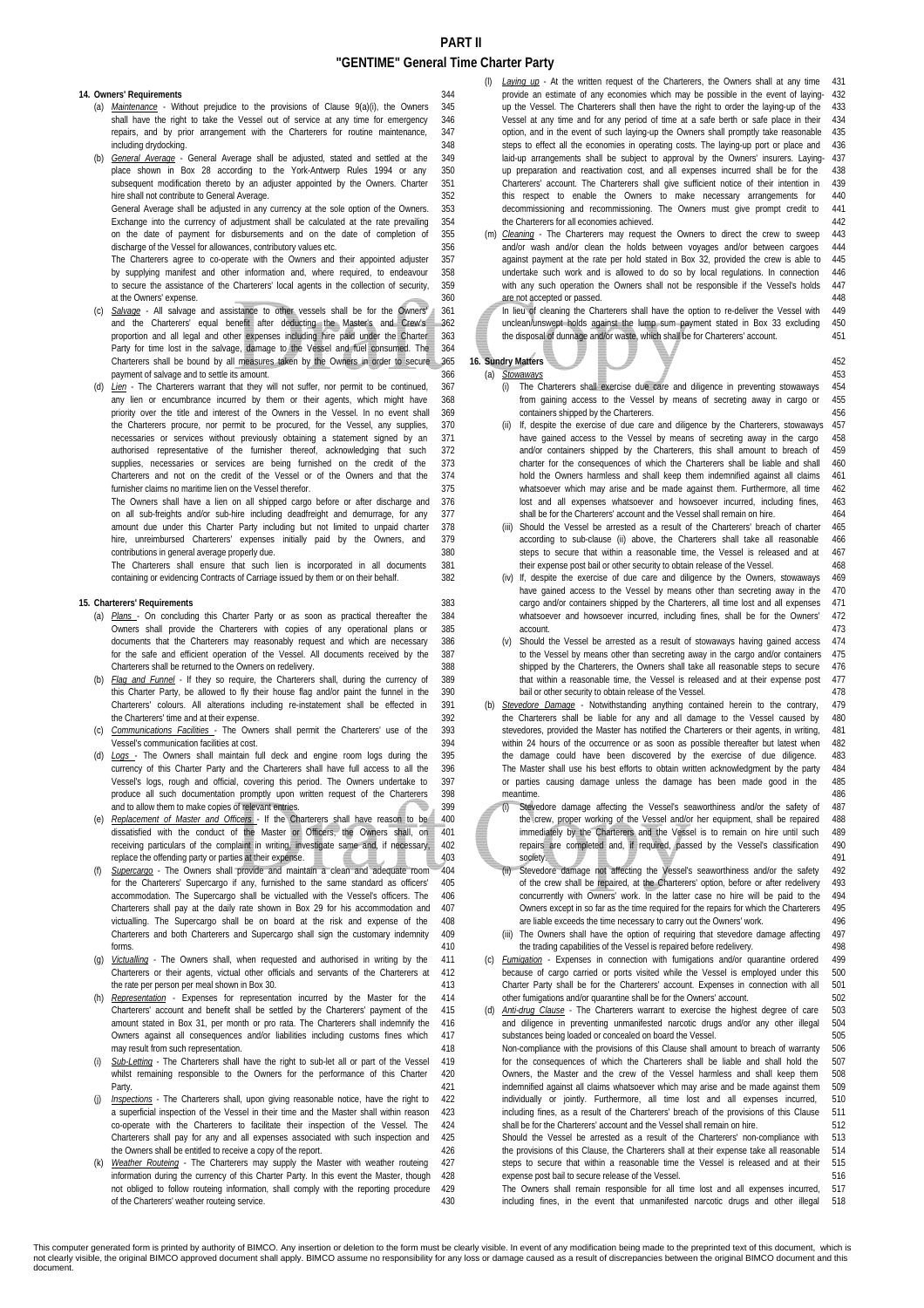substances are found in the possession or effects of the Vessel's personnel. 519

#### **17. Bills of Lading, Waybills and Other Contracts of Carriage** 520

- (a) *Signing Contracts of Carriage* 521
	- (i) The Master shall sign bills of lading or waybills as presented in conformity with 522 mate's receipts. If requested, the Owners may authorise the Charterers and/or 523 their agents in writing to sign bills of lading, waybills, through bills of lading, or 524 multimodal bills of lading (hereafter collectively referred to as Contracts of 525<br>Carriage) on the Owners' and/or Master's behalf in conformity with mate's 526 Carriage) on the Owners' and/or Master's behalf in conformity with mate's 526 receipts without prejudice to the terms and conditions of the Charter Party. 527 receipts without prejudice to the terms and conditions of the Charter Party.
	- (ii) In the event the Charterers and/or their agents, pursuant to the provisions of 528 sub-clause 17(a)(i) above, sign Contracts of Carriage which extend the Owners' 529 responsibility beyond the period during which the cargo is on board the Vessel 530 the Charterers shall indemnify the Owners against any claims for loss, damage 531 or expense which may result therefrom. 532
	- (iii) Neither the Charterers nor their agents shall permit the issue of any Contract 533 of Carriage (whether or not signed on behalf of the Owners or on behalf of the 534 Charterers or on behalf of any Sub-Charterers) incorporating, where not 535 compulsorily applicable, the Hamburg Rules or any other legislation giving 536 effect to the Hamburg Rules or any other legislation imposing liabilities in excess 537 of Hague or Hague-Visby Rules.<br>
	Subsettive Clauses - The Charterers warrant that Contracts of Carriage issued in 539
	- *Protective Clauses* The Charterers warrant that Contracts of Carriage issued respect of cargo under this Charter Party shall incorporate the clauses set out in 540 Appendix A. 541
	- (c) *Deck Cargo* Unless the cargo is stowed in fully closed containers, placed on 542 board the Vessel in areas designed for the carriage of containers with class-approved 543 container fittings, and secured to the Vessel by means of class-approved Vessel's 544 lashing gear or material, Contracts of Carriage covering cargo carried on deck 545 shall be claused: "Agreed to be shipped on deck at Charterers', Shippers' and 546 Receivers' risk, and responsibility for loss, damage or expense howsoever caused". 547
	- (d) *Defence of Claims*  Should the Charterers issue or cause to be issued a Contract 548 of Carriage in default of the provisions of this Clause 17, they shall be obliged upon 549 written request by the Owners to take over, pay for the defence of and pay any 550<br>liability established in respect of any claim brought against the Vessel and/or the 551 liability established in respect of any claim brought against the Vessel and/or the Owners as a result of such default. 552
	- (e) *Payment and Indemnity* The Charterers shall pay for, and/or indemnify the Owners 553 against any loss, damage or expense which results from any breach of the provisions of this Clause 17. 555

#### **18. Responsibilities** 556

- (a) *Cargo Claims* 557
	- (i) *Definition* For the purpose of this Clause 18(a), Cargo Claim means a 558 claim for loss, damage, shortage, (including slackage, ullage or pilferage), 559 overcarriage of or delay to cargo including customs fines or fines in respect 560 of such loss, damage, shortage, overcarriage or delay and includes: 561<br>(1) any legal costs or interest claimed by the original claimant making such a 562 (1) any legal costs or interest claimed by the original claimant making such a claim; 563
		- (2) all legal, Club correspondents' and experts' costs reasonably incurred in 564 the defence of or in the settlement of the claim made by the original claim-<br>and but shall not include any costs of whatsoever pature incurred in making ant, but shall not include any costs of whatsoever nature incurred in making a claim or in seeking an indemnity under this Charter Party. 567
	- (ii) *Claim Settlement* It is a condition precedent to the right of recovery by either 568 party under this Clause 18(a) that the party seeking indemnity shall have first 569 properly settled or compromised and paid the claim. 570
	- (iii) *Owners' Liability* The Owners shall be liable for any Cargo Claim arising or 571 resulting from: 572
		- (1) failure of the Owners or their servants to exercise due diligence before or 573 at the beginning of each voyage to make the Vessel seaworthy; 574
		- (2) failure of the Owners or their servants properly and carefully to carry, 575 keep and care for the cargo while on board;<br>unreasonable, deviation, from the voyage described in the Contract of 577
		- (3) unreasonable deviation from the voyage described in the Contract of 577 Carriage unless such deviation is ordered or approved by the Charterers
		- (4) errors in navigation or the management of the Vessel solely where the 579 Contract of Carriage is subject to mandatory application of legislation 580 giving effect to the Hamburg Rules. 581
	- (iv) *Charterers' Liability* The Charterers shall be liable for any Cargo Claim arising 582 or resulting from: 583
		- (1) the stevedoring operations enumerated under Clause 13(d) unless the 584 Charterers prove that such Cargo Claim was caused by the unseaworthi- 585 ness of the Vessel, in which case the Owners shall be liable; 586
		- (2) any transhipment in connection with through-transport or multimodal 587 transport, save where the Charterers can prove that the circumstances 588 giving rise to the Cargo Claim occurred after commencement of the 589<br>Joading of the cargo onto the Vessel and prior to its discharge: 590 loading of the cargo onto the Vessel and prior to its discharge
		- (3) the carriage of cargo on deck unless such cargo is stowed in fully closed 591 containers, placed on board the Vessel in areas designed for the carriage 592 of containers with class-approved container fittings and secured to the 593 Vessel by means of class-approved Vessel's lashing gear or material. 594
	- (v) *Shared Liability* All Cargo Claims arising from other causes than those 595 enumerated under sub-clauses (iii) and (iv), shall be shared equally between 596 the Owners and the Charterers unless there is clear and irrefutable evidence 597 that the claim arose out of pilferage or the act or neglect of one or the other 598 party or their servants or sub-contractors, in which case that party shall bear 599 the full claim. 600
	- (vi) *Charterers' Own Cargo* If the cargo is the property of the Charterers, the 601 Owners shall have the same responsibilities and benefits as they would have 602 had under this Clause had the cargo been the property of a third party and 603 carried under a Bill of Lading incorporating the Hague-Visby Rules. 604
- (b) *Fines, etc.* The Charterers shall also be liable to the Owners for any losses, 605

damages, expenses, fines, penalties, or claims which the Owners may incur or 606 suffer by reason of the cargo or the documentation relating thereto failing to comply 607 with any relevant laws, regulations, directions or notices of port authorities or other 608 authorities, or by reason of any infestation, contamination or condemnation of the 609 cargo or of infestation, damage or contamination of the Vessel by the cargo. 610

- (c) *Deck cargo* The Charterers shall be liable to the Owners for any loss, damage, 611 expense or delay to the Vessel howsoever caused and resulting from the carriage 612 of cargo on deck save where the Charterers can prove that such loss, damage, 613<br>expense or delay was the result of negligence on the part of the Owners and/or 614 expense or delay was the result of negligence on the part of the Owners and/or 614<br>their servants. their servants.
- (d) *Death or Personal Injury* Claims for death or personal injury having a direct 616 connection with the operation of the Vessel shall be borne by the Owners unless 617 such claims are caused by defect of the cargo or by the act, neglect or default of the 618 Charterers, their servants, agents or sub-contractors. 619
- (e) *Agency* The Owners authorise and empower the Charterers to act as the Owners' 620 agents solely to ensure that, as against third parties, the Owners will have the 621 benefit of any immunities, exemptions or liberties regarding the cargo or its carriage. 622 Subject to the provisions of Clause 17 the Charterers shall have no authority to 623 make any contracts imposing any obligations whatsoever upon the Owners in respect 624 of the cargo or its carriage. **625 Contact Contact Contact Contact Contact Contact Contact Contact Contact Contact Contact Contact Contact Contact Contact Contact Contact Contact Contact Contact Contact Contact Contact C**
- (f) *Indemnity and Limitation* The Owners and the Charterers hereby agree to indemnify 626 each other against all loss, damage or expenses arising or resulting from any obligation to pay claims, fines or penalties for which the other party is liable in 628 accordance with this Charter Party. Both the Owners and the Charterers shall retain 629<br>their right to limit their liability against the other narty in respect of any claim brought. 630 their right to limit their liability against the other party in respect of any claim brought by way of indemnity, notwithstanding that the other party has been denied the right 631 to limit against any third party or has failed in whatever manner to exercise its rights 632 of limitation. 633
- (g) *Time Bar* In respect of any Cargo Claims as between the Owners and the 634 Charterers, brought under sub-clause 18(a), unless extensions of time have been 635 sought or obtained from one party by the other or notice of arbitration has been 636 given by either party, such claim(s) shall be deemed to be waived and absolutely 637 time barred upon the expiry of two years reckoned from the date when the cargo 638<br>was or should have been delivered. When the Hamburg Rules apply compulsorily 639 was or should have been delivered. When the Hamburg Rules apply compulsorily the above time bar shall be extended to three years. 640

**19. Exceptions** 641 As between the Charterers and the Owners, responsibility for any loss, damage, delay 642 or failure of performance under this Charter Party not dealt with in Clause 18(a), shall 643 be subject to the following mutual exceptions: 644 Act of God, act of war, civil commotions, strikes, lockouts, restraint of princes and rulers, 645 and quarantine restrictions. 646 In addition, any responsibility of the Owners not dealt with in Clause 18(a) shall be 647 subject to the following exceptions: 648<br>Any act, neglect or default by the Master, pilots or other servants of the Owners in the 649 Any act, neglect or default by the Master, pilots or other servants of the Owners in the 649<br>navigation or management of the Vessel, fire or explosion not due to the personal fault 650 navigation or management of the Vessel, fire or explosion not due to the personal fault of the Owners or their Manager, collision or stranding, unforeseeable breakdown of or 651 any latent defect in the Vessel's hull, equipment or machinery. 652<br>The above provisions shall in no way affect the provisions as to off-bire in this Charter 653 The above provisions shall in no way affect the provisions as to off-hire in this Charter 653<br>  $653$ Party. 654 **20. Insurances** 655 (a) *Hull and Machinery* - The Owners warrant that the Vessel is insured for Hull, 656 Machinery and basic War Risks purposes at the value stated in Box 34. 657 (b) *Protection and Indemnity (P & I)* - The Owners warrant that throughout the period 658 of the Charter Party the Vessel will be fully covered for P&I risks, including through 659<br>transport cover, with underwriters approved by the Charterers which approval shall 660 transport cover, with underwriters approved by the Charterers which approval shall 660<br>not be unreasonably withheld. not be unreasonably withheld. The Charterers warrant that throughout the period of the Charter Party they will be 662 covered for Charterers' liability risk by underwriters approved by the Owners which 663<br>approved will not be unreasonably withhold approval will not be unreasonably withheld. **21. War Risks ("Conwartime 1993")** 665 (a) For the purpose of this Clause, the words: 666 (i) "Owners" shall include the shipowners, bareboat charterers, disponent owners, 667 managers or other operators who are charged with the management of the 668 Vessel, and the Master; and 669 "War Risks" shall include any war (whether actual or threatened), act of war, 670 civil war, hostilities, revolution, rebellion, civil commotion, warlike operations, 671<br>the laving of mines (whether actual or reported), acts of piracy, acts of terrorists. 672 the laying of mines (whether actual or reported), acts of piracy, acts of terrorists, acts of hostility or malicious damage, blockades (whether imposed against all 673 vessels or imposed selectively against vessels of certain flags or ownership, or 674 against certain cargoes or crews or otherwise howsoever), by any person, 675<br>body terrorist or political group or the Government of any state whatsoever 676 body, terrorist or political group, or the Government of any state whatsoever, which, in the reasonable judgement of the Master and/or the Owners, may be 677 dangerous or are likely to be or to become dangerous to the Vessel, her cargo, 678 crew or other persons on board the Vessel. 679 (b) The Vessel, unless the written consent of the Owners be first obtained, shall not be 680 ordered to or required to continue to or through, any port, place, area or zone 681

- (whether of land or sea), or any waterway or canal, where it appears that the Vessel, 682<br>her cargo, crew or other persons on board the Vessel, in the reasonable judgement 683 her cargo, crew or other persons on board the Vessel, in the reasonable judgement 683<br>of the Master and/or the Owners, may be, or are likely to be, exposed to War Risks. 684 of the Master and/or the Owners, may be, or are likely to be, exposed to War Risks. Should the Vessel be within any such place as aforesaid, which only becomes 685 dangerous, or is likely to be or to become dangerous, after her entry into it, she 686 shall be at liberty to leave it. 687 The Vessel shall not be required to load contraband cargo, or to pass through any 688
- blockade, whether such blockade be imposed on all vessels, or is imposed selectively 689 in any way whatsoever against vessels of certain flags or ownership, or against 690 certain cargoes or crews or otherwise howsoever, or to proceed to an area where 691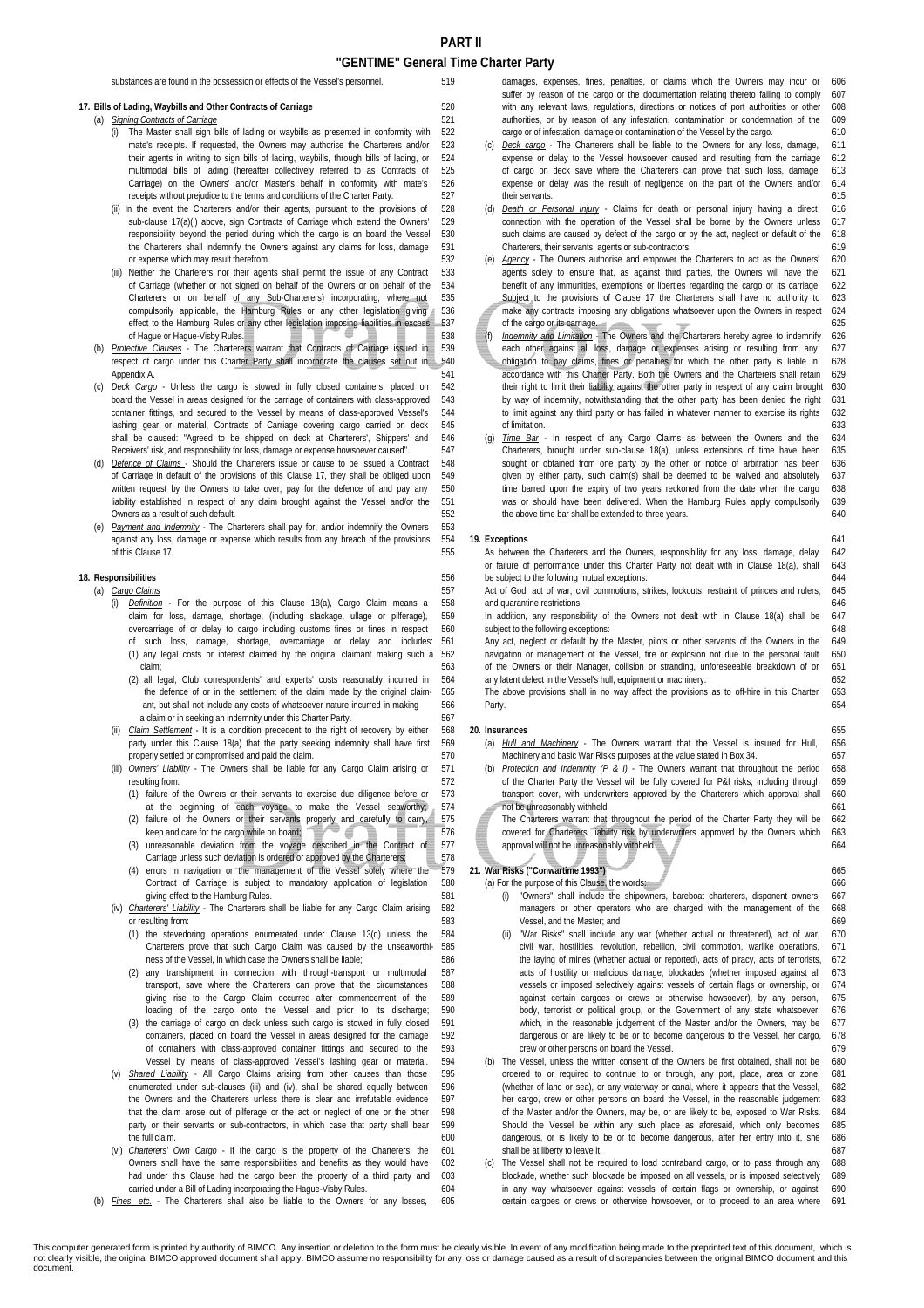she shall be subject, or is likely to be subject to a belligerent's right of search and/ 692 or confiscation. 693

- (d) (i) The Owners may effect war risks insurance in respect of the Hull and Machinery 694 of the Vessel and their other interests (including, but not limited to, loss of 695 earnings and detention, the crew and their Protection and Indemnity Risks), 696 and the premiums and/or calls therefor shall be for their account. 697
	- (ii) If the Underwriters of such insurance should require payment of premiums 698 and/or calls because, pursuant to the Charterers' orders, the Vessel is within, 699 or is due to enter and remain within, any area or areas which are specified by 700<br>such Underwriters as being subject to additional premiums because of War 701 such Underwriters as being subject to additional premiums because of War Risks, then such premiums and/or calls shall be reimbursed by the Charterers 702 to the Owners at the same time as the next payment of hire is due. 703
- (e) If the Owners become liable under the terms of employment to pay to the crew any 704 bonus or additional wages in respect of sailing into an area which is dangerous in 705 the manner defined by the said terms, then such bonus or additional wages shall 706 be reimbursed to the Owners by the Charterers at the same time as the next 707 payment of hire is due. 708
- (f) The Vessel shall have liberty:- 709
	- (i) to comply with all orders, directions, recommendations or advice as to 710<br>departure arrival routes sailing in convoy ports of call stoppages 711 departure, arrival, routes, sailing in convoy, ports of call, stoppages, destinations, discharge of cargo, delivery, or in any other way whatsoever, 712<br>which are given by the Government of the Nation under whose flag the 713 which are given by the Government of the Nation under Vessel sails, or other Government to whose laws the Owners are subject, 714<br>or any other Government or any other body or group whatsoever acting or any other Government, or any other body or group whatsoever acting 715<br>with the nower to compel compliance with their orders or directions: 716 with the power to compel compliance with their orders or directions;
	- (ii) to comply with the order, directions or recommendations of any war risks 717 underwriters who have the authority to give the same under the terms of 718 the war risks insurance; 719
	- (iii) to comply with the terms of any resolution of the Security Council of the 720 United Nations, any directives of the European Community, the effective 721 orders of any other Supranational body which has the right to issue and 722 give the same, and with national laws aimed at enforcing the same to 723 which the Owners are subject, and to obey the orders and directions of 724<br>those who are charged with their enforcement: 725 those who are charged with their enforcement;
	- (iv) to divert and discharge at any other port any cargo or part thereof which 726 may render the Vessel liable to confiscation as a contraband carrier; 727
	- (v) to divert and call at any other port to change the crew or any part thereof or 728 other persons on board the Vessel when there is reason to believe that 729 they may be subject to internment, imprisonment or other sanctions. 730
- (g) If in accordance with their rights under the foregoing provisions of this Clause, 731 the Owners refuse to proceed to the loading or discharging ports, or any one or 732 more of them, they shall immediately inform the Charterers. No cargo shall be 733 discharged at any alternative port without first giving the Charterers notice of 734 the Owners' intention to do so and requesting them to nominate a safe port for 735 such discharge. Failing such nomination by the Charterers within 48 hours of 736<br>the receipt of such notice and request. the Owners may discharge the cargo at 737 the receipt of such notice and request, the Owners may discharge the cargo at any safe port of their own choice. The matrix of their own choice.
- If in compliance with any of the provisions of sub-clauses (b) to (g) of this 739 Clause anything is done or not done, such shall not be deemed a deviation,  $740$  but shall no considered as due fulfilment of this Charter Party but shall be considered as due fulfilment of this Charter Party

#### **22. Law and Arbitration** 742

**\*)** (a) This Charter Party shall be governed by and construed in accordance with 743 English law and any dispute arising out of or in connection with this Charter 744 Party shall be referred to arbitration in London in accordance with the Arbitration 745 Act 1996 or any statutory modification or re-enactment thereof save to the 746 extent necessary to give effect to the provisions of this Clause. extent necessary to give effect to the provisions of this Clause. 747<br>The arbitration shall be conducted in accordance with the London Maritime, 748 The arbitration shall be conducted in accordance with the London Maritime Arbitrators Association (LMAA) Terms current at the time when the arbitration 749 proceedings are commenced.<br>The reference shall be to three arbitrators. A narty wishing to refer a dispute to 751 The reference shall be to three arbitrators. A party wishing to refer a dispute to 751<br>arbitration shall annoint its arbitrator and send notice of such annointment in 752 arbitration shall appoint its arbitrator and send notice of such appointment in writing to the other party requiring the other party to appoint its own arbitrator 753 within 14 calendar days of that notice and stating that it will appoint its arbitrator 754 as sole arbitrator unless the other party appoints its own arbitrator and gives 755 notice that it has done so within the 14 days specified. If the other party does 756 not appoint its own arbitrator and give notice that it has done so within the 14 757 days specified, the party referring a dispute to arbitration may, without the 758 requirement of any further prior notice to the other party, appoint its arbitrator 759 as sole arbitrator and shall advise the other party accordingly. The award of a 760 sole arbitrator shall be binding on both parties as if he had been appointed by 761 agreement. 762

Nothing herein shall prevent the parties agreeing in writing to vary these 763<br>provisions to provide for the appointment of a sole arbitrator provisions to provide for the appointment of a sole arbitrator. In cases where neither the claim nor any counterclaim exceeds the sum of 765 USD 50,000 (or such other sum as the parties may agree) the arbitration shall 766 be conducted in accordance with the LMAA Small Claims Procedure current 767

at the time when the arbitration proceedings are commenced. 768 **\*)** (b) This Charter Party shall be governed by and construed in accordance with 769 Title 9 of the United States Code and the Maritime Law of the United States 770 and any dispute arising out of or in connection with this Charter Party shall be 771<br>referred to three persons at New York, one to be appointed by each of the 772 referred to three persons at New York, one to be appointed by each of the parties hereto, and the third by the two so chosen; their decision or that of any 773 two of them shall be final, and for the purposes of enforcing any award, 774 judgement may be entered on an award by any court of competent jurisdiction. 775 The proceedings shall be conducted in accordance with the rules of the Society 776 of Maritime Arbitrators, Inc. 777

In cases where neither the claim nor any counterclaim exceeds the sum of 778 USD 50,000 (or such other sum as the parties may agree) the arbitration shall 779 be conducted in accordance with the Shortened Arbitration Procedure of the 780 Society of Maritime Arbitrators, Inc. current at the time when the arbitration 781 proceedings are commenced. The commenced of the state of the state of the state of the state of the state of the state of the state of the state of the state of the state of the state of the state of the state of the state

- **\*)** (c) This Charter Party shall be governed by and construed in accordance with the 783 laws of the place mutually agreed by the parties and stated in Box 35 and any 784 dispute arising out of or in connection with this Charter Party shall be referred 785 to arbitration at the place stated in Box 35, subject to the procedures applicable 786 there. The contract of the contract of the contract of the contract of the contract of the contract of the contract of the contract of the contract of the contract of the contract of the contract of the contract of the con
	- (d) If Box 35 in Part I is not appropriately filled in, sub-clause (a) of this Clause 788 shall apply. 789
- **\*)** *(a), (b) and (c) are alternatives; indicate alternative agreed in Box 35* 790

#### **23. Commission** 791

The Owners shall pay a commission at the rate stated in Box 36 to the Broker(s) 792 stated in Box 36 on any hire paid under this Charter Party or any continuation or 793 extension thereof. If the full hire is not paid owing to breach of Charter Party by 794 either of the parties the party liable therefor shall indemnify the Brokers against 795 their loss of commission. 796 Should the parties agree to cancel this Charter Party, the Owners shall indemnify 797

the Brokers against any loss of commission but in such case the commission shall 798 not exceed the brokerage on one year's hire. The compared on the state of the compared with the 200<br>The signing this Charler Party the Owners acknowledge their agreement with the 800

signing this Charter Party the Owners acknowledge their agreement with the brokers to pay the commissions described in this Clause. 801

**24. Notices** 802 Any notices as between the Owners and the Charterers shall be in writing and sent 803 to the addresses stated in Boxes 2 and 3 as the case may be or to such other 804 addresses as either party may designate to the other in writing. 805

This computer generated form is printed by authority of BIMCO. Any insertion or deletion to the form must be clearly visible. In event of any modification being made to the preprinted text of this document, which is

not clearly visible, the original BIMCO approved document shall apply. BIMCO assume no responsibility for any loss or damage caused as a result of discrepancies between the original BIMCO document and this document.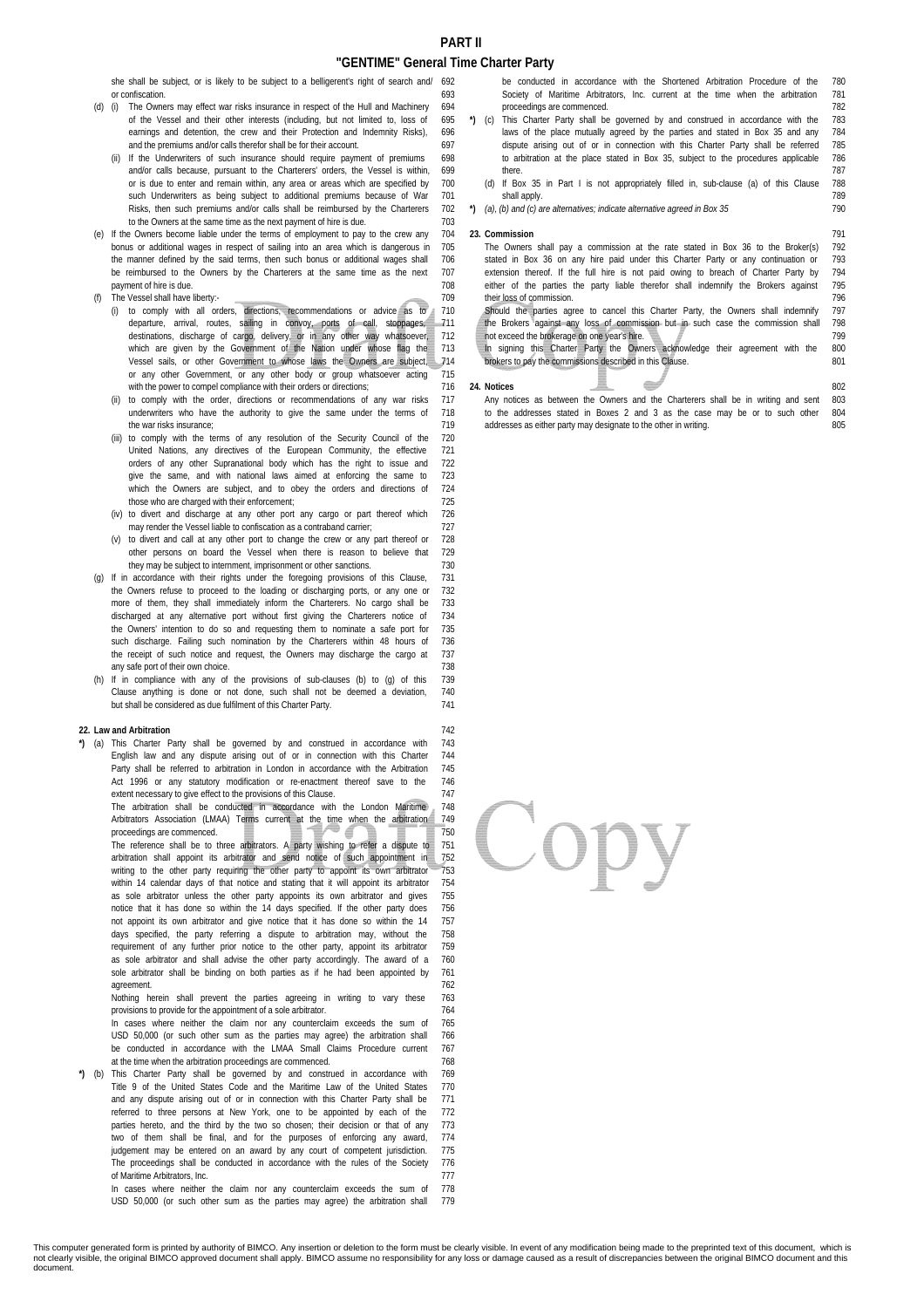# **"GENTIME" General Time Charter Party Appendix A - Protective Clauses**

#### **A. WAR RISKS ("Voywar 1993")**

- (1) For the purpose of this Clause, the words:
- (a) "Owners" shall include the shipowners, bareboat charterers, disponent owners, managers or other operators who are charged with the management of the Vessel, and the Master; and
- (b) "War Risks" shall include any war (whether actual or threatened), act of war, civil war, hostilities, revolution, rebellion, civil commotion, warlike operations, the laying of mines (whether actual or reported), acts of piracy, acts of terrorists, acts of hostility or malicious damage, blockades (whether imposed against all vessels or imposed selectively against vessels of certain flags or ownership, or against certain cargoes or crews or otherwise howsoever), by any person, body, terrorist or political group, or the Government of any state whatsoever, which, in the reasonable judgement of the Master and/or the Owners, may be dangerous or are likely to be or to become dangerous to the Vessel, her cargo, crew or other persons on board the Vessel.
- (2) If at any time before the Vessel commences loading, it appears that, in the reasonable judgement of the Master and/or the Owners, performance of the Contract of Carriage, or any part of it, may expose, or is likely to expose, the Vessel, her cargo, crew or other persons on board the Vessel to War Risks, the Owners may give notice to the Charterers cancelling this Contract of Carriage, or may refuse to perform such part of it as may expose, or may be likely to expose, the Vessel, her cargo, crew or other persons on board the Vessel to War Risks; provided always that if this Contract of Carriage provides that loading or discharging is to take place within a range of ports, and at the port or ports nominated by the Charterers the Vessel, her cargo, crew, or other persons on board the Vessel may be exposed, or may be likely to be exposed, to War Risks, the Owners shall first require the Charterers to nominate any other safe port which lies within the range for loading or discharging, and may only cancel this Contract of Carriage if the Charterers shall not have nominated such safe port or ports within 48 hours of receipt of notice of such requirement.
- (3) The Owners shall not be required to continue to load cargo for any voyage, or to sign Bills of Lading for any port or place, or to proceed or continue on any voyage, or on any part thereof, or to proceed through any canal or waterway, or to proceed to or remain at any port or place whatsoever, where it appears, either after the loading of the cargo commences, or at any stage of the voyage thereafter before the discharge of the cargo is completed, that, in the reasonable judgement of the Master and/or the Owners, the Vessel, her cargo (or any part thereof), crew or other persons on board the Vessel (or any one or more of them) may be, or are likely to be, exposed to War Risks. If it should so appear, the Owners may by notice request the Charterers to nominate a safe port for the discharge of the cargo or any part thereof, and if within 48 hours of the receipt of such notice, the Charterers shall not have nominated such a port, the Owners may discharge the cargo at any safe port of their choice (including the port of loading) in complete fulfilment of the Contract of Carriage. The Owners shall be entitled to recover from the Charterers the extra expenses of such discharge and, if the discharge takes place at any port other than the loading port, to receive the full freight as though the cargo had been carried to the discharging port and if the extra distance exceeds 100 miles, to additional freight which shall be the same percentage of the freight contracted for as the percentage which the extra distance represents to the distance of the normal and customary route, the Owners having a lien on the cargo for such expenses and freight.
- (4) If at any stage of the voyage after the loading of the cargo commences, it appears that, in the reasonable judgement of the Master and/or the Owners, the Vessel, her cargo, crew or other persons on board the Vessel may be, or are likely to be, exposed to War Risks on any part of the route (including any canal or waterway) which is normally and customarily used in a voyage of the nature contracted for, and there is another longer route to the discharging port, the Owners shall give notice to the Charterers that this route will be taken. In this event the Owners shall be entitled, if the total extra distance exceeds 100 miles, to additional freight which shall be the same percentage of the freight contracted for as the percentage which the extra distance represents to the distance of the normal and customary route.
- (5) The Vessel shall have liberty:-
- (a) to comply with all orders, directions, recommendations or advice as to departure, arrival, routes, sailing in convoy, ports of call, stoppages, destinations, discharge of cargo, delivery or in any way whatsoever which are given by the Government of the Nation under whose flag the Vessel sails, or other Government to whose laws the Owners are subject, or any other Government which so requires, or any body or group acting with the power to compel compliance with their orders or directions;
- (b) to comply with the orders, directions or recommendations of any war risks underwriters who have the authority to give the same under the terms of the war risks insurance;
- (c) to comply with the terms of any resolution of the Security Council of the United Nations, any directives of the European Community, the effective orders of any other Supranational body which has the right to issue and give the same, and with national laws aimed at enforcing the same to which the Owners are subject, and to obey the orders and directions of those who are charged with their enforcement;
- (d) to discharge at any other port any cargo or part thereof which may render the Vessel liable to confiscation as a contraband carrier;
- (e) to call at any other port to change the crew or any part thereof or other persons on board the Vessel when there is reason to believe that they may be subject to internment, imprisonment or other sanctions;
- (f) where cargo has not been loaded or has been discharged by the Owners under any provisions of this Clause, to load other cargo for the Owners' own benefit and carry it to any other port or ports whatsoever, whether backwards or forwards or in a contrary direction to the ordinary or customary route.
- (6) If in compliance with any of the provisions of sub-clauses (2) to (5) of this Clause anything is done or not done, such shall not be deemed to be a deviation, but shall be considered as due fulfilment of the Contract of Carriage.

#### **B. CLAUSE PARAMOUNT**

The International Convention for the Unification of Certain Rules of Law relating to Bills of Lading signed at Brussels on 24 August 1924 ("the Hague Rules") as amended by the Protocol signed at Brussels on 23 February 1968 ("the Hague-Visby Rules") and as enacted in the country of shipment shall apply to this Contract. When the Hague-Visby Rules are not enacted in the country of shipment, the corresponding legislation in the country of destination shall apply, irrespective of whether such legislation may only regulate outbound shipments.

When there is no enactment of the Hague-Visby Rules in either the country of shipment or in the country of destination, the Hague-Visby Rules shall apply to this Contract, save where the Hague Rules as enacted in the country of shipment or if no such enactment is in place the Hague Rules as enacted in the country of destination apply compulsorily to this Contract.

The Protocol signed at Brussels on 21 December 1979 ("the SDR Protocol 1979") shall apply where the Hague-Visby Rules apply whether mandatorily or by this Contract.

The Carrier shall in no case be responsible for loss of or damage to cargo arising prior to loading, after discharging, or while the cargo is in the charge of another carrier, or with respect to deck cargo and live animals.

## **C. GENERAL AVERAGE**

General Average shall be adjusted and settled at a port or place in the option of the Carrier according to the York-Antwerp Rules, 1994 or any subsequent amendment thereto.

# **D. HIMALAYA CLAUSE**

It is hereby expressly agreed that no servant or agent of the Carrier (including every independent contractor from time to time employed by the Carrier) shall in any circumstances whatsoever be under any liability whatsoever to the Charterers, Shippers, Consignees, owner of the goods or to any holder of a Bill of Lading issued under this Charter Party, for any loss, damage or delay of whatsoever kind arising or resulting directly or indirectly from any act, neglect or default on his part while acting in the course of or in connection with his employment.

Without prejudice to the generality of the foregoing provisions in this clause, every exemption, limitation, condition and liberty herein contained and every right, exemption from liability, defence and immunity of whatsoever nature applicable to the Carrier or to which the Carrier is entitled hereunder, shall also be available and shall extend to protect every such servant or agent of the Carrier acting as aforesaid.

For the purpose of all the foregoing provisions of this clause the Carrier is or shall be deemed to be acting as agents or trustees on behalf of and for the benefit of all persons who might be his servants or agents from time to time (including independent contractors as aforesaid) and all such persons shall to this extent be or be deemed to be parties to this contract.

#### **E. NEW JASON CLAUSE**

In the event of accident, danger, damage or disaster before or after the